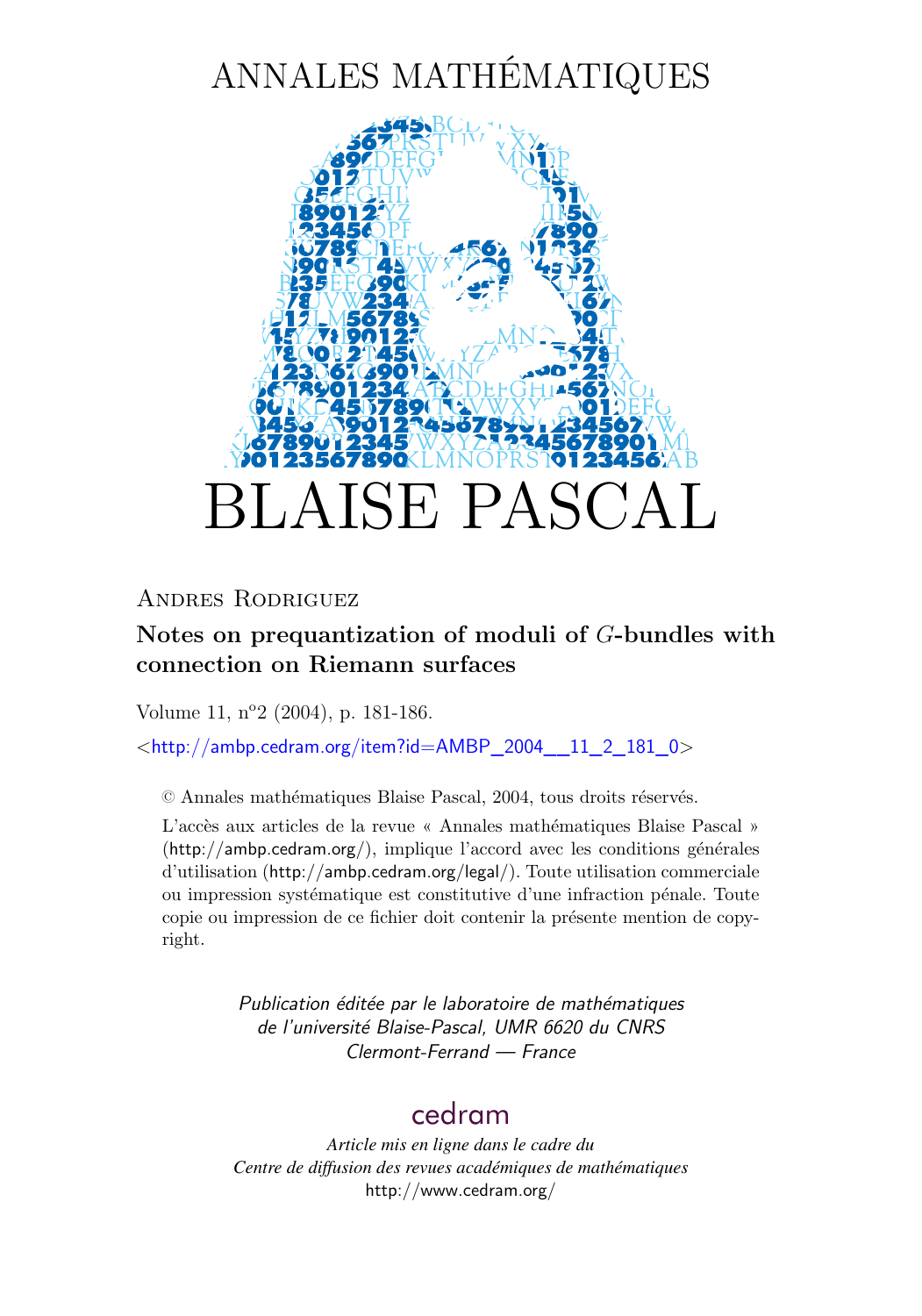## **Notes on prequantization of moduli of** G**-bundles with connection on Riemann surfaces**

Andres Rodriguez

#### **Abstract**

Let  $\mathcal{X} \to S$  be a smooth proper family of complex curves (i.e. family of Riemann surfaces), and  $\mathcal F$  a G-bundle over  $\mathcal X$  with connection along the fibres  $\mathcal{X} \to S$ . We construct a line bundle with connection  $(\mathcal{L}_{\mathcal{F}}, \nabla_{\mathcal{F}})$  on S (also in cases when the connection on F has regular singularities). We discuss the resulting  $(\mathcal{L}_{\mathcal{F}}, \nabla_{\mathcal{F}})$  mainly in the case  $G = \mathbb{C}^*$ . For instance when S is the moduli space of line bundles with connection over a Riemann surface X,  $\mathcal{X} = X \times S$ , and F is the Poincaré bundle over X, we show that  $(\mathcal{L}_{\mathcal{F}}, \nabla_{\mathcal{F}})$  provides a prequantization of S.

### **1 Introduction**

Of special interest in physics are line bundles with connection over various moduli spaces of G-bundles with connection over Riemann surfaces. Such line bundles are used to construct conformal field theories, which for example produce interesting 3-manifold (topological) invariants. We consider the problem of constructing such line bundles as a problem of constructing Deligne cohomology classes.

Recall the Deligne complexes on an algebraic variety S, roughly

$$
\mathbb{Z}(n) = \dots 0 \to \mathbb{Z} \to \mathcal{O} \to \Omega^1 \to \dots \to \Omega^n \to 0 \to \dots
$$

In particular  $\mathbb{Z}(1) = ...0 \to \mathbb{Z} \to \mathcal{O} \to 0... \simeq \mathcal{O}^*[1]$ , and hence classes in  $H^2(S, \mathbb{Z}(1))$  correspond to isomorphism classes of line bundles on S. Further, classes in  $H^2(S, \mathbb{Z}(2))$  correspond to isomorphism classes of line bundles with connection on S. So our objective is to construct classes in  $H^2(S, \mathbb{Z}(2))$  where S is one of the moduli spaces being considered.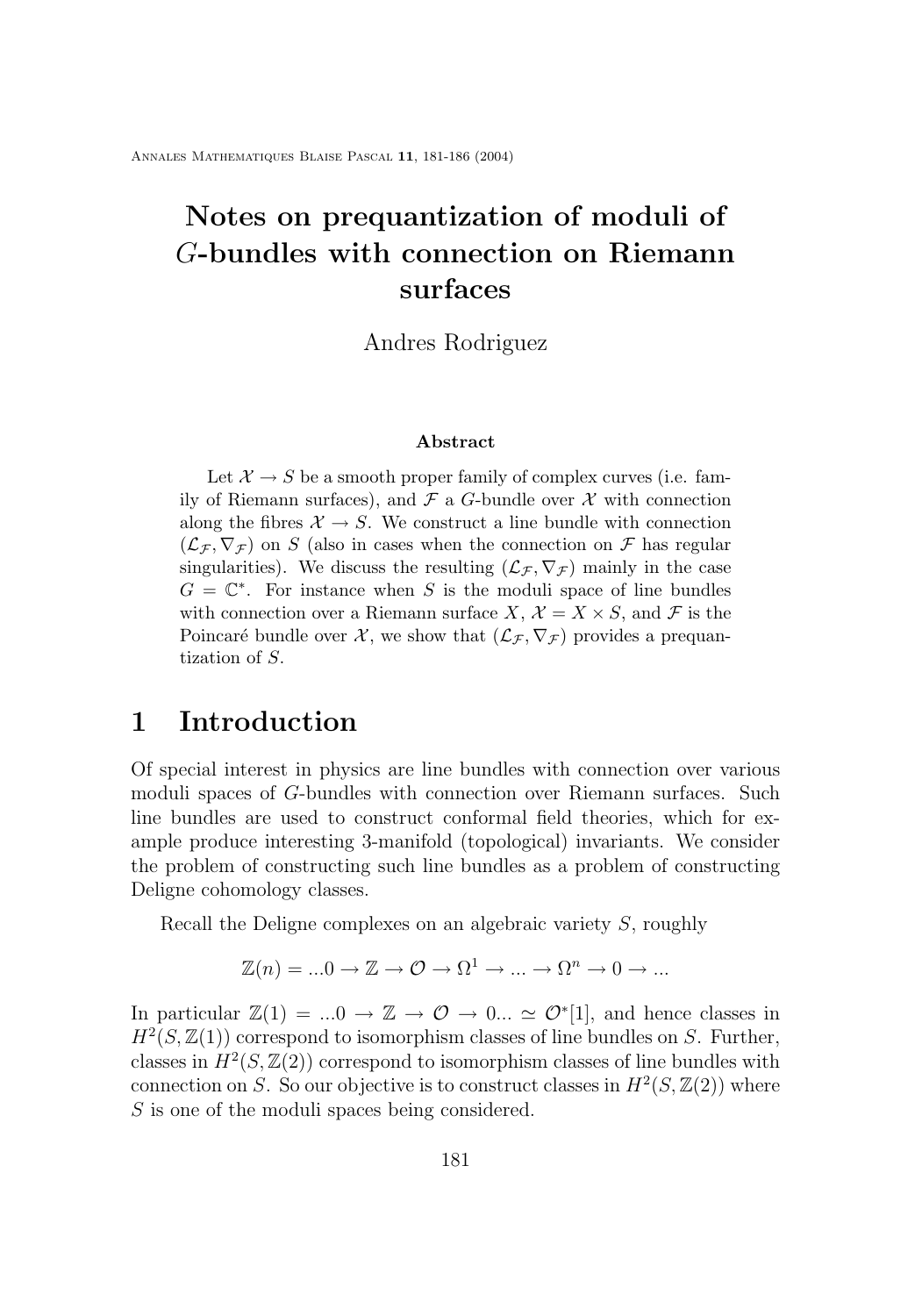#### A. RODRIGUEZ

In topology, the theory of characteristic classes constructs cohomology classes on spaces which are equiped with say G-bundles over them. Let us review how this is done. Recall that a G-bundle on a space Y is described by a classifying map  $Y \to BG$  (defined up to homotopy). Also  $H^{\bullet}(BG, \mathbb{C}) \cong$  $(Sym \, \mathfrak{g}^*)^G$  as graded algebras, with elements of  $\mathfrak{g}^*$  being of degree 2. So a G-bundle on Y yields for instance classes in  $H^4(Y, \mathbb{C})$  corresponding to G-invariant bilinear forms on g.

In the setting of objects with algebraic structure, one may carry out an analogous procedure to construct classes in Deligne cohomology.

Suppose Y is an algebraic variety, G a reductive algebraic group, and  $\mathcal F$ a  $G$ -bundle over  $Y$ . Instead of a classifying map we have

$$
Y \leftarrow \mathcal{F} \times_G \Delta G \to BG,
$$

where  $\Delta G$  is the standard simplicial G-scheme model of EG and BG :=  $\Delta G/G$ . But since  $\Delta G \sim pt$ . as a simplicial scheme,

$$
H^{2m}(Y,\mathbb{Z}(m)) \stackrel{\sim}{\to} H^{2m}(\mathcal{F} \times_G \Delta G,\mathbb{Z}(m)) \leftarrow H^{2m}(BG,\mathbb{Z}(m)).
$$

And there is a natural map  $H^{2m}(BG, \mathbb{Z}(m)) \to H^{2m}_{top}(BG, \mathbb{Z})$  which is actually an isomorphism [\[1\]](#page-6-0). So again, we have classes in  $H^4(Y,\mathbb{Z}(2))$  corresponding to certain bilinear  $G$ -invariant forms on  $\mathfrak{g}$ .

Consider the particular situation of a proper smooth family of complex curves (i.e. family of compact Riemann surfaces)  $\mathcal{X} \to S$ , and a G-bundle F on  $\mathcal{X}$ . We may construct classes in  $H^4(\mathcal{X}, \mathbb{Z}(2))$  as above. And further, classes in  $H^4(\mathcal{X}, \mathbb{Z}(2))$  may be integrated down to a obtain classes in  $H^2(S, \mathbb{Z}(1)).$ 

We consider arbitrary  $\mathcal{X} \to S$  as above, and  $\mathcal{F}$  with (relative) connection; and fix a class in  $H^4(BG, \mathbb{Z}(2))$ . By following the same construction with slightly different complexes we produce a class in  $H^2(S, \mathbb{Z}(2))$ . i.e. a line bundle with connection on  $S$ . In the cases relevant to physics the curvature is the natural 2-form which the considered moduli spaces carry; which makes our objects prime candidates for physical applications.

Here we discuss the complexes involved in the construction, and compute the curvature of the resulting objects in the case when  $G = \mathbb{C}^*$ .

The ideas discussed here grew out of conversations with A. Beilinson, who in particular suggested a version of our main construction.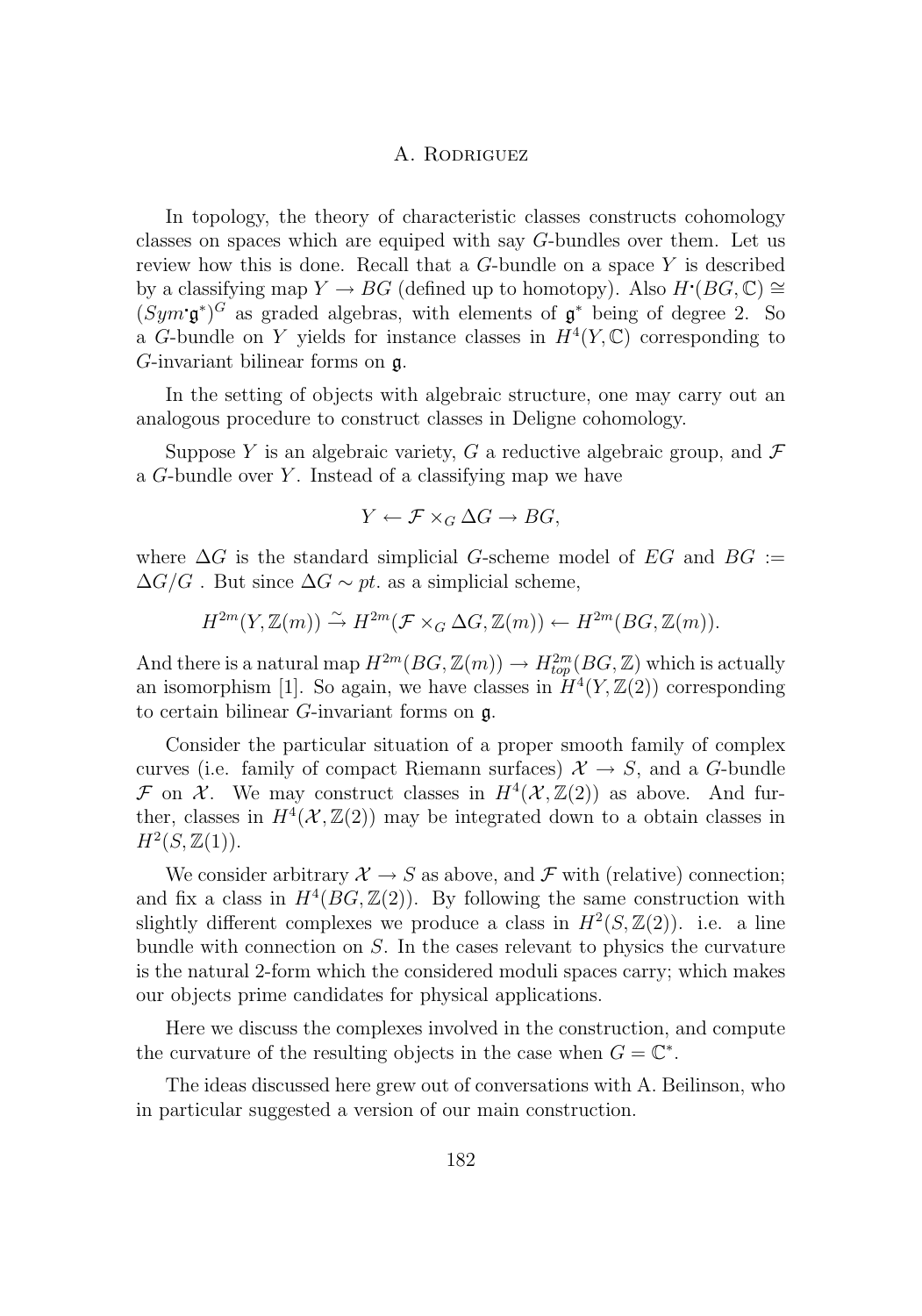### **2 Construction.**

#### **2.1 Regular case.**

Consider  $\mathcal{X} \stackrel{\pi}{\rightarrow} S$  a family of proper smooth curves,  $\mathcal{F}$  a G-bundle on  $\mathcal{X}$  with connection along the fibres. Put  $\Delta \mathcal{F} := \mathcal{F} \times_G \Delta G$ ; and denote  $q : \Delta \mathcal{F} \to \mathcal{X}$ ,  $p : \Delta \mathcal{F} \rightarrow BG.$ 

We will construct complexes  $\mathbb{Z}^{\Delta}(n)$ ,  $\mathbb{Z}_{\pi}(n)$  on  $\Delta \mathcal{F}$ , X respectively, for which a diagram of the form

$$
H^4(BG, \mathbb{Z}(2)) \to H^4(\Delta \mathcal{F}, \mathbb{Z}^{\Delta}(2)) \xleftarrow{\sim} H^4(\mathcal{X}, \mathbb{Z}_{\pi}(2)) \xrightarrow{tr} H^2(S, \mathbb{Z}(2))
$$

holds.

First of all recall that for any complex  $C$  on  $S$ , there is a natural

$$
H^n(\mathcal{X}, \pi^*(C^{\bullet})) \stackrel{tr}{\rightarrow} H^{n-2}(S, C^{\bullet}),
$$

so put  $\mathbb{Z}_{\pi}(n) = \pi^*(\mathbb{Z}(n)).$ 

We shall now construct  $\mathbb{Z}^{\Delta}$  on  $\Delta \mathcal{F}$  such that  $p : \Delta \mathcal{F} \to BG$ ,  $q : \Delta \mathcal{F} \to \mathcal{X}$ induce

$$
H^4(BG, \mathbb{Z}(2)) \to H^4(\Delta \mathcal{F}, \mathbb{Z}^{\Delta}(2)) \stackrel{\sim}{\leftarrow} H^4(\mathcal{X}, \mathbb{Z}_{\pi}(2)).
$$

Suppose U is a neighbourhood in  $X$  over which the relative connection  $\mathcal F$  can be extended to a total flat connection and further there is a (flat) trivialization  $\mathcal{F}_U \overset{\sim}{\to} U \times G$ . Which yields a trivialization  $\Delta \mathcal{F}_U \overset{\sim}{\to} U \times \Delta G$ , and a map  $t_U : \Delta \mathcal{F}_U \to S \times \Delta G$ . Put  $\mathbb{Z}^{\Delta}_{\Delta \mathcal{F}_U}(n) = t_U^*(\mathbb{Z}(n))$ , which defines a complex  $\mathbb{Z}^{\Delta}(n)$  on  $\Delta \mathcal{F}$ .

 $\Delta \mathcal{F} \stackrel{p}{\rightarrow} BG$  induces  $p^*: p^*(\mathbb{Z}(n)) \rightarrow \mathbb{Z}^{\Delta}(n)$  because p factors through  $t_U$ . Also  $\Delta \mathcal{F} \stackrel{q}{\rightarrow} \mathcal{X}$  induces  $q^* : q^* (\mathbb{Z}_{\pi}(n)) \rightarrow \mathbb{Z}^{\Delta}(n)$ .

Claim:  $H^4(\Delta \mathcal{F}, \mathbb{Z}^{\Delta}(2)) \stackrel{q^*}{\leftarrow} H^4(\mathcal{X}, \mathbb{Z}_{\pi}(2))$  is an isomorphism.

We will first check that  $q^*(\mathbb{Z}_\pi)(n) \to \mathbb{Z}^{\Delta}(n)$  is a quasi-isomorphism by showing that that is the case locally.

Consider U as in the construction of  $\mathbb{Z}^{\Delta}(n)$ , and  $t_U : \Delta \mathcal{F}_U \to S \times \Delta G$  as before. Since  $\Delta G \simeq pt.$ ,  $\mathbb{Z}(n) \simeq p_1^*(\mathbb{Z}(n))$  on  $S \times \Delta G$ . Hence

$$
t_U^*(\mathbb{Z}(n)) \simeq t_U * (p_1^*(\mathbb{Z}(n))) \simeq (p_1 \circ t_U)^*(\mathbb{Z}(n)) = (\pi \circ q)^*(\mathbb{Z}(n))
$$
  

$$
\simeq q^*(\pi^*(\mathbb{Z}(n))) = q^*(\mathbb{Z}_\pi(n)).
$$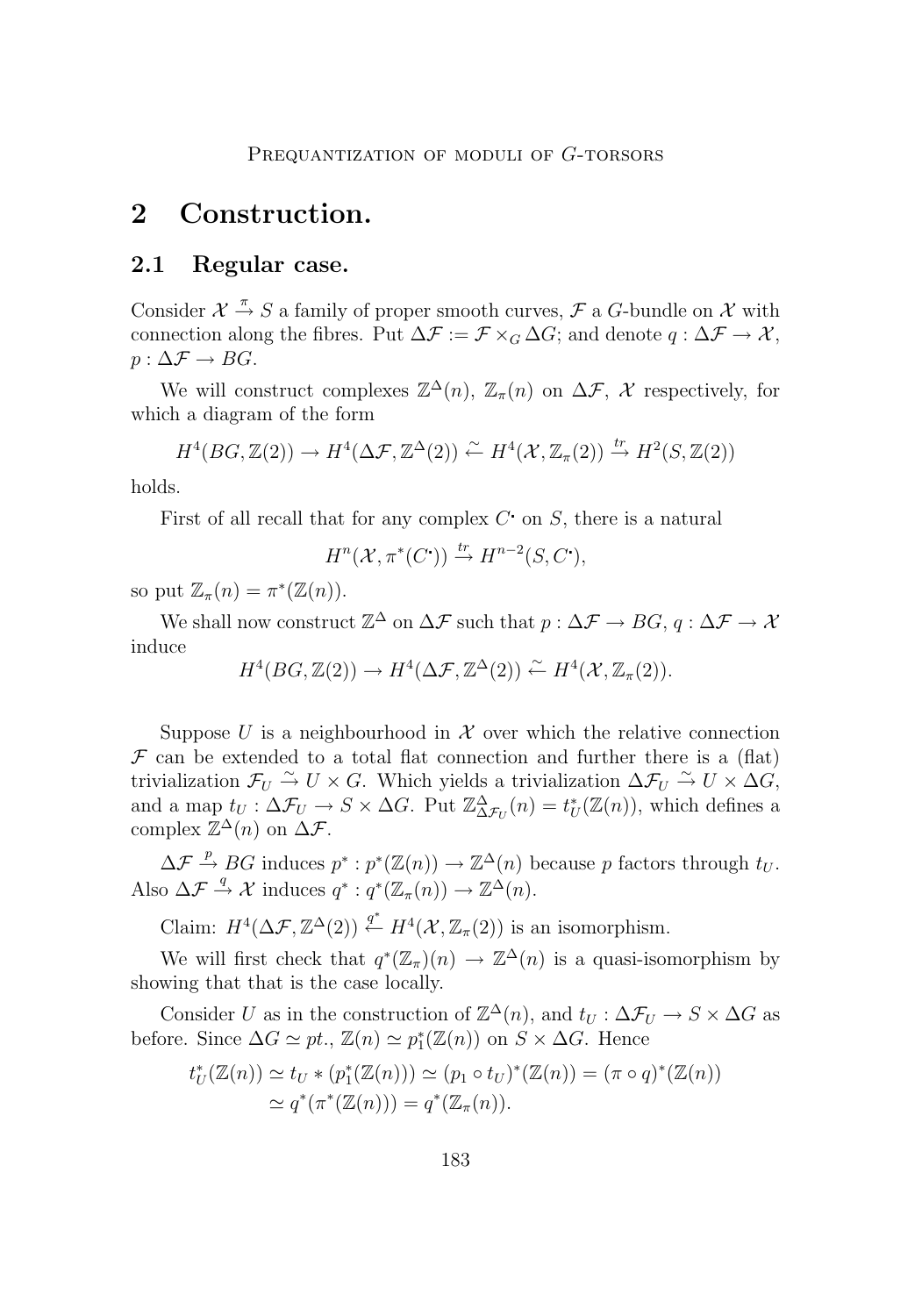#### A. RODRIGUEZ

Finally, the map induced by  $p^*$  on cohomology is

$$
H^m(\mathcal{X},\mathbb{Z}_{\pi}(n)) \stackrel{\sim}{\to} H^m(\Delta \mathcal{F},q^*(\mathbb{Z}(n))) \stackrel{\sim}{\to} H^m(\Delta \mathcal{F},\mathbb{Z}^{\Delta}(n)),
$$

with the first map being an isomorphism again because  $\Delta G \simeq pt$ .  $\Box$ 

$$
H^4(BG, \mathbb{Z}(2)) \stackrel{p^*}{\rightarrow} H^4(\Delta \mathcal{F}, \mathbb{Z}^{\Delta}(2)) \stackrel{\sim}{\leftarrow} H^4(\mathcal{X}, \mathbb{Z}_{\pi}(2)) \stackrel{\text{tr}}{\rightarrow} H^2(S, \mathbb{Z}(2))
$$

now yields an isomorphism class  $(\mathcal{L}_{\mathcal{F}}, \nabla_{\mathcal{F}}).$ 

#### **2.2 Case of regular singularities.**

We shall discuss the case of  $G$  compact, and then comment about the case of general G.

 $\mathcal{X} \to S, \mathcal{F}, \Delta \mathcal{F}$  as before, and non-intersecting sections  $S \stackrel{\sigma_i}{\to} \mathcal{X}$ , along which the connection on  $\mathcal F$  has regular singularities. Assume that the isomorphism type of the  $\mathcal{F}_s$  at the marked points is constant, and fix trivializations of the underlying bundle of  $\mathcal F$  at the  $\sigma_i(s)$ 's.

Notation:  $\Omega(n) := 0 \to \Omega^0 \to \dots \to \Omega^{n-1} \to 0 \dots (\Omega^0 = \mathcal{O}$  being in position 0).

 $\Omega_{\tau}^{\cdot}$  $\pi(n) := \pi^*(\Omega_S(n)),$  $\Omega_{\Delta G}^{*,G}(n) := (\Omega_{\Delta G}^{*,G}(n))^G \simeq \Omega_{\Delta G}(n).$ 

Remark: Let Y have a G-torsor  $H$ , and suppose G acts freely on E. Then there is a canonical map  $\Omega_E^{\bullet, G}$  $\Gamma_E^G \hookrightarrow \Omega^*_{Y \times_{\mathcal{H}} E}$ . A special case of this is when  $E = G$ , in which case  $\mathfrak{g}^* \stackrel{\sim}{\to} \Omega_G^{1,G} \to \Omega_{Y \times_{\mathcal{H}} G}^{1}$  maps  $c \in \mathfrak{g}^*$  to  $c(\sigma)$ , with  $\sigma$ being the connection 1-form of  $\mathcal{H}$ . Let  $\Omega_{\mathbf{Y},\mathcal{H},E}^{\bullet}(\simeq \Omega_{E}^{\bullet, G})$  $E_E^{(G)}$  denote the image.

Put  $\Omega \cdot^{\Delta}(n) := q^*(\Omega_\pi(n)) \otimes_{\mathbb{C}} \Omega^\bullet_{\mathcal{X},\mathcal{F},\Delta G}(\hookrightarrow \Omega_{\Delta \mathcal{F}}),$ and

$$
\mathbb{Z}_{\pi}(n) := \pi^*(\mathbb{Z}_S(n)) \simeq 0 \to \pi^*(\mathbb{Z}) \to \Omega_{\pi}^0 \to \dots \to \Omega_{\pi}^n \to 0 \dots
$$

$$
\simeq 0 \to \mathbb{Z} \to \Omega_{\pi}^0 \to \dots \to \Omega_{\pi}^n \to 0 \dots,
$$

$$
\mathbb{Z}^{\Delta}(n) := 0 \to \mathbb{Z} \to \Omega^{0,\Delta} \to \dots \to \Omega^{n,\Delta} \to 0 \to \dots
$$

For general G, replace  $\Omega$  complexes for  $BG$ ,  $\Delta G$ , by appropriate  $\Omega$  [logD] complexes.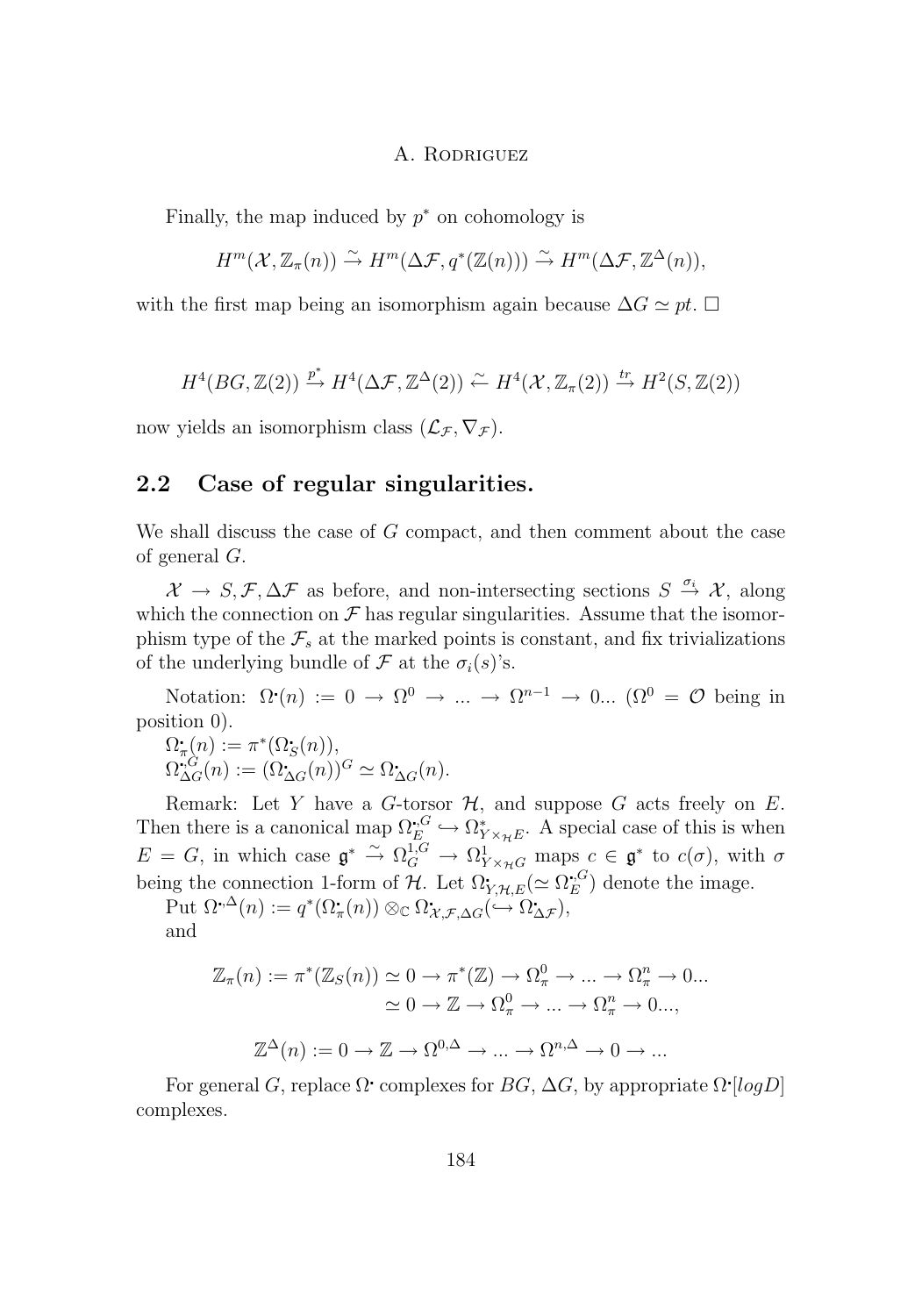## **3** Curvature in the regular case with  $G = \mathbb{C}^*$

Let S= infinitesimal point with closed point 0,  $\mathcal{X} = X \times S$  for X a smooth proper complex curve. Denote  $B\mathbb{C}^*$  by  $\mathbb{P}$ .

Consider

$$
H^2(\mathbb{P}, \mathbb{Z}) \xrightarrow{\sim} H^2(\mathbb{P}, \mathbb{Z}(1)) \xrightarrow{p^*} H^2(\Delta \mathcal{F}, \mathbb{Z}^{\Delta}(1)) \xleftarrow{q^*} H^2(\mathcal{X}, \mathbb{Z}_{\pi}(1)).
$$

Let  $c \in H^2(\mathbb{P}, \mathbb{Z})$  be the canonical generator, and  $c^{\Delta}, c^{\pi}$  the corresponding classes in  $H^2(\Delta \mathcal{F}, \mathbb{Z}^{\Delta}(1)), H^2(\mathcal{X}, \mathbb{Z}_{\pi}(1))$  respectively.

Consider  $\mathbb{Z}_{\pi}(1) \simeq \pi^*(\mathcal{O}_{S}^*)[1]$ . Then F is described by a class  $[\mathcal{F}]_{\pi} \in$  $H^2(\mathcal{X}, \mathbb{Z}_{\pi}(1)).$ 

Claim:  $c_{\pi} = [\mathcal{F}]_{\pi}$ .

Let  $\{U_i\}$  be open cover of  $\mathbb P$  s.t.  $(U_i, f_{ij})$  describe c; and  $\{V_k\}$  open cover of X s.t. over each  $V_k$  there is a flat trivialization of  $\mathcal F$ , so it is described by  $(V_k, g_{kl})$  with the  $g_{kl}$  being locally constant along fibres  $\mathcal{X} \to S$ . Denote  $\phi : \Delta \mathbb{C}^* \to \mathbb{P}$ . Since  $\phi^*(c)$  is trivial, there are  $F_i$  on  $\phi^{-1}(U_i)$  such that  $f_{ij} = F_j F_i^{-1}$  and  $a^*(F_i) = a^{-1} F_i$  for any  $a \in \mathbb{C}^*$  acting on  $\phi^{-1}(U_i)$ .

Note that  $(V_k \times U_i, F_i)$  describes a chain with values in  $\mathbb{Z}^{\Delta}(1)$ . But the boundary of  $(V_k \times U_i, F_i)$  is exactly  $\{(V_k \times U_i, g_{kl})\} - p^*(c)$ , so  $p^*(c) = q^*([\mathcal{F}]_\pi)$ in  $H^2(\Delta \mathcal{F}, \mathbb{Z}^{\Delta}(1))$ .  $\Box$ 

Notation:  $\mathfrak{d}: \mathbb{Z}(n) \to \Omega^n[n]$ , and the same letter will denote the induced map on cohomology.

For  $v \in T_0S$ ,  $\bullet_v : H^2(\mathcal{X}, \pi^*(\Omega^1)[1]) \to H^2(\mathcal{X}, \pi^*(\mathbb{C})[1])$  is that induced by contraction by  $v$ .

Claim:  $\mathfrak{d}(c_{\pi})_v \in H^2(X,\mathbb{C}[1]) \cong H^1(X,\mathbb{C})$  is actually the class describing the infinitesimal deformation of  $\mathcal{F}_0$  along S in the direction v.

By considering classes in  $H^2(\mathcal{X}, \mathbb{Z}_{\pi}(1)) \cong H^1(\mathcal{X}, \pi^*(\mathcal{O}_S^*))$  as represented by Čech cocycles, the current claim follows from the previous one.  $\Box$ 

Recall that  $c^2 \in H^4(BG, \mathbb{Z}(2))$  is the canonical generator. Then  $(c^{\Delta})^2, c^2_{\pi}$ are the corresponding classes in  $H^4(\Delta \mathcal{F}, \mathbb{Z}^{\Delta}(2)), H^4(\mathcal{X}, \mathbb{Z}_{\pi}(2))$  respectively.

Denote the curvature of  $(\mathcal{L}_{\mathcal{F}}, \nabla_{\mathcal{F}})$  by  $\omega_{\mathcal{F}}$ .

Claim: for  $v, w \in T_0S$ ,  $\omega_{\mathcal{F}}(v, w) = tr(\mathfrak{d}(c_{\pi})_v \cdot \mathfrak{d}(c_{\pi})_w)$ .